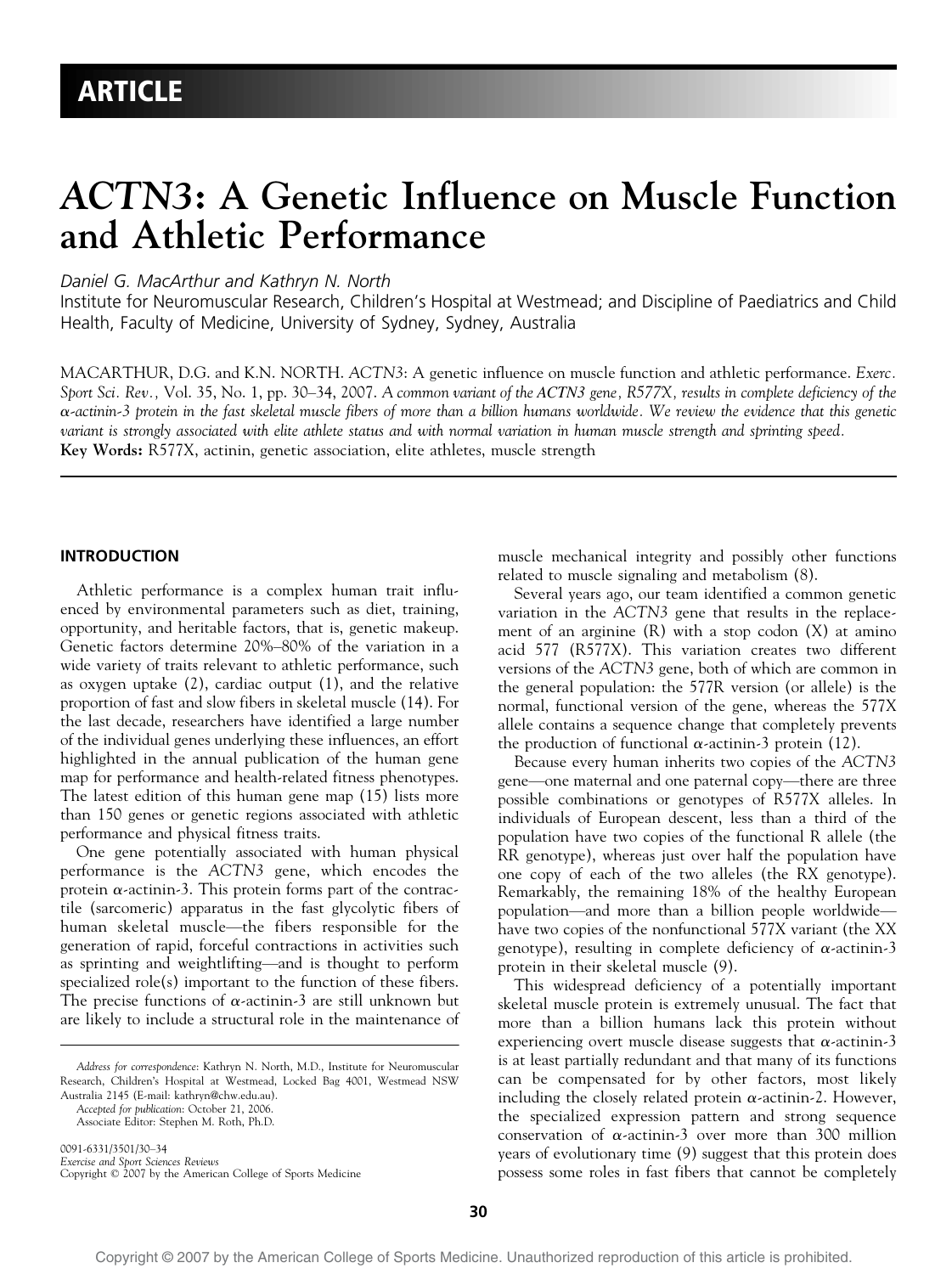taken over by  $\alpha$ -actinin-2. If so, we reasoned, the absence of  $\alpha$ -actinin-3 in the skeletal muscle is likely to have an effect on fast muscle fibers and may contribute to variation in muscle function in the general population.

To study this possibility, we and other groups have performed genetic association studies on the R577X polymorphism. These studies use two major approaches: casecontrol analysis of elite athletes and cross-sectional analysis of nonathletes. In case-control studies, R577X genotypes are collected from groups of elite athletes, and the frequency of each genotype in these groups are compared with the frequency in a large population of sedentary (nonelite) controls. If one genotype is more favorable to elite athletic performance than the other genotypes, it will be found at a higher frequency in elite athletes than in controls. In crosssectional association studies, large groups of individuals are tested for one or more traits (such as muscle strength or sprint speed), and then the group is broken down by R577X genotype. If one genotype is beneficial for the studied trait, individuals with that genotype will tend to have higher values for that trait than individuals with other genotypes.

# CASE-CONTROL ASSOCIATION STUDIES IN ELITE ATHLETES

The first association study to explore the influence of ACTN3 genotype on athletic performance was published by our team (16). We studied DNA samples from a large group of elite athletes from the Australian Institute of Sport competing in a wide variety of sports, along with a cohort of 436 nonathlete controls drawn from the general population. All athletes and controls in this study were of European ancestry because we have also shown that the frequency of the R577X polymorphism varies in different ethnic groups (9). We hypothesized that  $\alpha$ -actinin-3 deficiency would predominantly affect the function of fast muscle fibers and thus have a greater influence on athletes competing in sprint or power events who specifically require optimal fastfiber performance, rather than on athletes competing in endurance events who rely predominantly on slow muscle fibers. We thus asked the Australian Institute of Sport to classify the athletes based on their specialized area of performance: the final cohort consisted of a group of 107 athletes competing in sprint or power events, such as shortdistance running, swimming, and cycling, and a group of 194 athletes competing in endurance events, such as longdistance running, cycling, and cross-country skiing. We then determined the R577X genotype for each of the DNA samples to allow comparison of the frequency of  $\alpha$ -actinin-3 deficiency between athlete groups and controls.

The results of this analysis (16) are shown in Figure 1. The frequency of the  $\alpha$ -actinin-3-deficient XX genotype was almost 20% in our control cohort, similar to the levels previously determined in individuals of European ancestry (9). In power athletes, this frequency was dramatically reduced: in the power athlete cohort as a whole, the frequency of  $\alpha$ -actinin-3 deficiency was only 6%, about a third of the levels in controls, whereas none of the Olympians or female power athletes had an XX ( $\alpha$ -actinin-3-deficient) genotype. This reduction in frequency was specific to power athletes; if anything, endurance athletes showed a slight increase in the frequency of  $\alpha$ -actinin-3 deficiency, although this was only significant in females.

These data suggested that the presence of  $\alpha$ -actinin-3 is required for optimal fast-fiber performance in power athletes, whereas the absence of  $\alpha$ -actinin-3 may provide some sort of advantage for endurance athletes. The R577X polymorphism thus joined the growing list of genetic factors reported to influence athletic performance (15).

The association between R577X and athletic performance certainly has biological plausibility: the R577X polymorphism has a clear biochemical effect, completely eliminating the production of functional  $\alpha$ -actinin-3 protein; in addition, the localization of  $\alpha$ -actinin-3 to fast muscle fibers is consistent with a negative effect of  $\alpha$ -actinin-3 deficiency on sprint/power performance.

Nevertheless, an isolated genetic association study must be treated with caution because there are numerous ways in which such studies can generate false-positive results (5,13). The association of R577X with athletic performance has now been supported by the independent replication of our findings in a study of elite Finnish athletes (11). This study compared the frequency of  $\alpha$ -actinin-3 deficiency in a group of 68 sprint athletes, 40 endurance athletes, and 120 ethnically matched controls and found a very similar pattern to our own study of Australian athletes: a marked decrease in the frequency of  $\alpha$ -actinin-3 deficiency in sprint athletes and a slight (but not significant) increase in the frequency of the XX genotype in endurance athletes. In both cases, these trends were most apparent in athletes who had competed at an international level.

These two studies, taken together, provide reasonably solid evidence for the notion that the presence of  $\alpha$ -actinin-3 is important for the optimal performance of fast fibers in



 $\Box$  RR  $RX$  XX

Figure 1. R577X genotype frequencies in controls and elite sprint and endurance athletes from Yang et al. (16). The frequency of the 577XX  $(\alpha$ -actinin-3-deficient) genotype is significantly lower in the total power athlete group (6%) than in controls (18%) and significantly higher in female endurance athletes (29%) than in female controls. The power Olympian and female power athlete groups both contain no 577XX individuals.

### Volume 35 • Number 1 • January 2007 **ACTN3** and Performance 31 **ACTN3** and Performance 31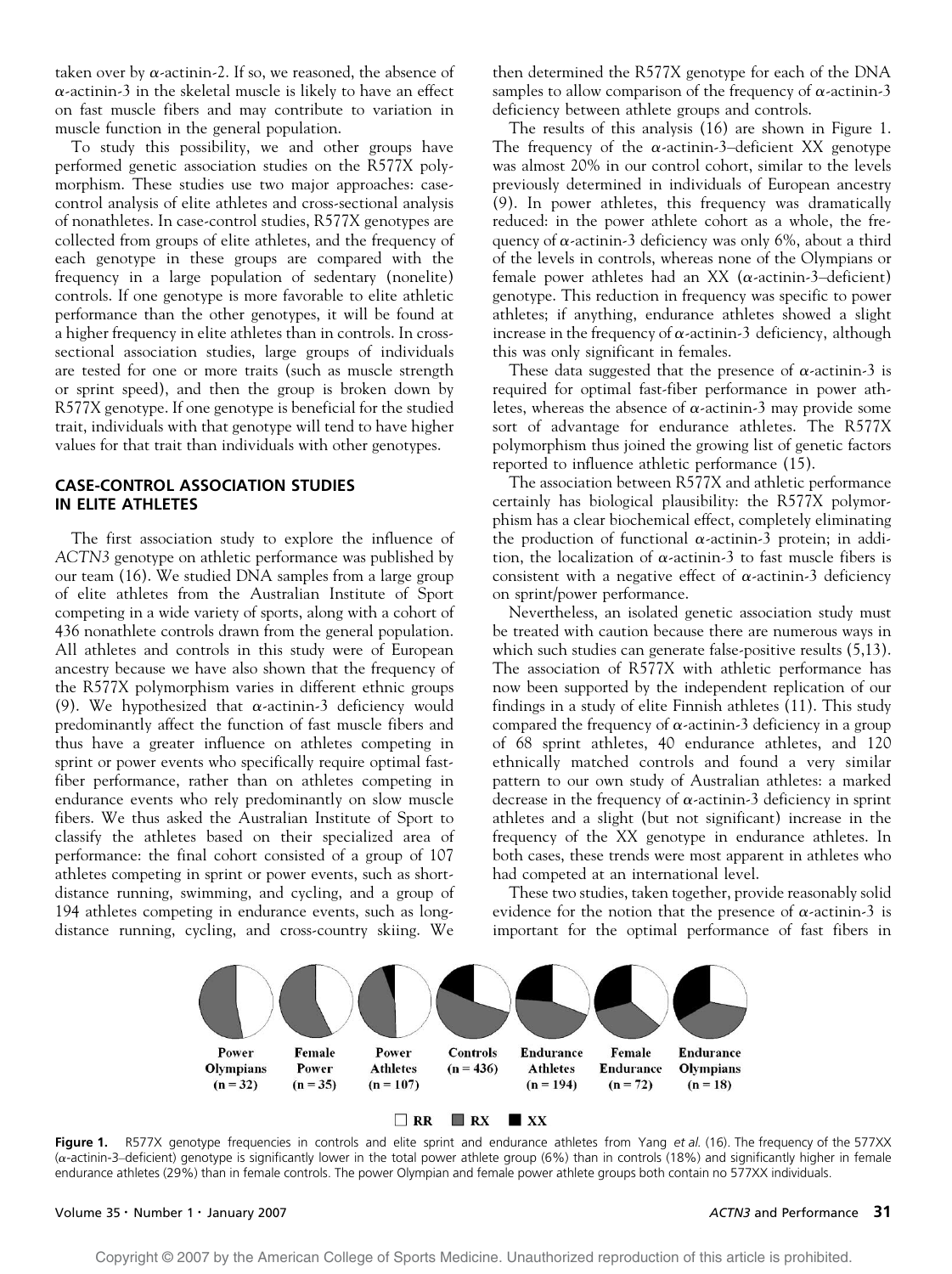sprint/power activities. However, the possible positive association of  $\alpha$ -actinin-3 deficiency with endurance athletes seen in our study (16) is not statistically significant in the Finnish study. In addition, a more recent study (6) comparing 50 elite male endurance cyclists and 52 Olympiclevel endurance runners with 123 sedentary male controls found no significant differences in genotype frequencies between controls and either of the two athlete groups (although the frequency of  $\alpha$ -actinin-3 deficiency was slightly higher in the endurance cyclist cohort than in controls, 26% vs 17.9%). There was also no association between R577X genotype and a common measure of endurance performance—maximal oxygen uptake ( $\text{VO}_2$ max) in either of the athlete groups.

# CROSS-SECTIONAL ASSOCIATION STUDIES IN NONATHLETE COHORTS

Since our initial publication (16), several cross-sectional association studies have examined the correlation of R577X genotype with a variety of measures of muscle function in nonathlete populations. These studies have provided evidence that the effect of  $\alpha$ -actinin-3 deficiency on performance is not restricted to elite athletes and that R577X is one of the many genetic factors that influence variation in muscle function in the general population.

The first study to assess the association of R577X with muscle function in nonathletes examined elbow flexor strength, both at baseline and after a 12-wk resistance-training protocol, in a large cohort of 247 men and 355 women aged  $18-40$  yr (3). Isometric strength was estimated using a measure of maximal voluntary contraction, whereas dynamic strength was measured using a one repetition maximum protocol. The  $\alpha$ -actinin-3-deficient (577XX) genotype was associated with significantly lower baseline maximal voluntary contraction in women (but not in men); unexpectedly,  $\alpha$ -actinin-3-deficient women also showed a significantly greater response to training for the one repetition maximum measurement. These associations were significant in both the European and Asian subsets of the female cohort.

The authors argue that their results are consistent with a role for  $\alpha$ -actinin-3 in the maintenance of sarcomeric integrity, which fits with the known interactions of the  $\alpha$ -actinins with a variety of structural proteins (8). Greater exerciseinduced muscle damage in the absence of  $\alpha$ -actinin-3 may result in poorer overall power generation, but it may also stimulate adaptive remodeling of the sarcomere, resulting in a more rapid response to training. This explanation is speculative, and further studies will be needed both to confirm the positive effect of  $\alpha$ -actinin-3 deficiency on the response to strength training and to dissect out the mechanisms underlying this effect.

Another study by the same group assessed the effect of the R577X polymorphism on an indirect measure of muscle damage (4). In this study, 78 men and 79 women with a mean age of 24 yr performed 50 maximal eccentric contractions of the elbow flexor muscles, a protocol designed to produce subclinical muscle damage. Serum creatine kinase (CK), a well-characterized marker of muscle membrane disruption, was assayed both at baseline and at various time

points after the exercise protocol. No association was seen between R577X genotype and the change in serum CK levels after exercise-induced injury. Unexpectedly, there was a (weakly significant) lower level of baseline serum CK levels in  $\alpha$ -actinin-3-deficient individuals compared with RR and RX subjects; the authors speculated that  $\alpha$ -actinin-3 deficiency may be associated with lower baseline muscle mass or physical activity levels. Given the small sample size and the weakness of the association, this finding should be regarded as tentative, but certainly warrants further study.

The largest study to date on the association of ACTN3 with muscle performance traits examined R577X genotype in 525 adolescent boys and 467 adolescent girls aged between 11 and 18 yr (10). These individuals had previously been examined for a variety of traits related to body composition, strength/power, and endurance performance. The authors showed a significant association between R577X genotype and performance in a 40-m sprint, with XX ( $\alpha$ -actinin-3-deficient) adolescent boys—but not adolescent girls—taking significantly longer to run the distance compared with their RR or RX counterparts (Fig. 2). Interestingly, this association was highly specific: no association was found between R577X genotype and other strength/power phenotypes (such as handgrip strength, basketball throw, and vertical jump height), or with a proxy measure for aerobic capacity, the shuttle run test. In addition, R577X genotype did not correlate significantly with measures of body composition, such as body mass index and skinfold widths. The authors argue that the specific association of R577X genotype with sprint performance is consistent with a primary role for  $\alpha$ -actinin-3 in the protection of the sarcomere from mechanical damage during repetitive force generation because sprinting requires repeated cycles of muscle contraction, unlike the other strength/power phenotypes tested (such as vertical jump), which require only a single, forceful muscle contraction.

The male-specific association between R577X and sprint performance observed by Moran et al. (10) contrasts with the stronger female associations seen in our athlete study (16) and in the nonathlete cohort studied by Clarkson et al. (3). We have previously suggested that the apparent differential effect of R577X genotype on performance in females and males may relate to differences in the relative influence



Figure 2. R577X genotype is associated with 40-m sprint times in adolescent boys. Mean and SD (black boxes) and 95% confidence intervals (hatched bars) for 40-m sprint times (seconds) are shown for each of the three R577X genotypes. The  $\alpha$ -actinin-3-deficient 577XX genotype is associated with longer sprint times than the 577RR or 577RX genotypes. [Adapted from Moran, C.N., N. Yang, M.E.S. Bailey, A. Tsiokanos, A. Jamurtas, D.G. MacArthur, K.N. North, Y.P. Pitsiladis, and R.H. Wilson. Association analysis of the ACTN3 R577X polymorphism and complex quantitative body composition and performance phenotypes in adolescent Greeks. Eur. J. Human Genet. (in press). Copyright ® 2006 Colin Moran. Used with permission.]

### 32 Exercise and Sport Sciences Reviews www.acsm-essr.org

Copyright @ 2007 by the American College of Sports Medicine. Unauthorized reproduction of this article is prohibited.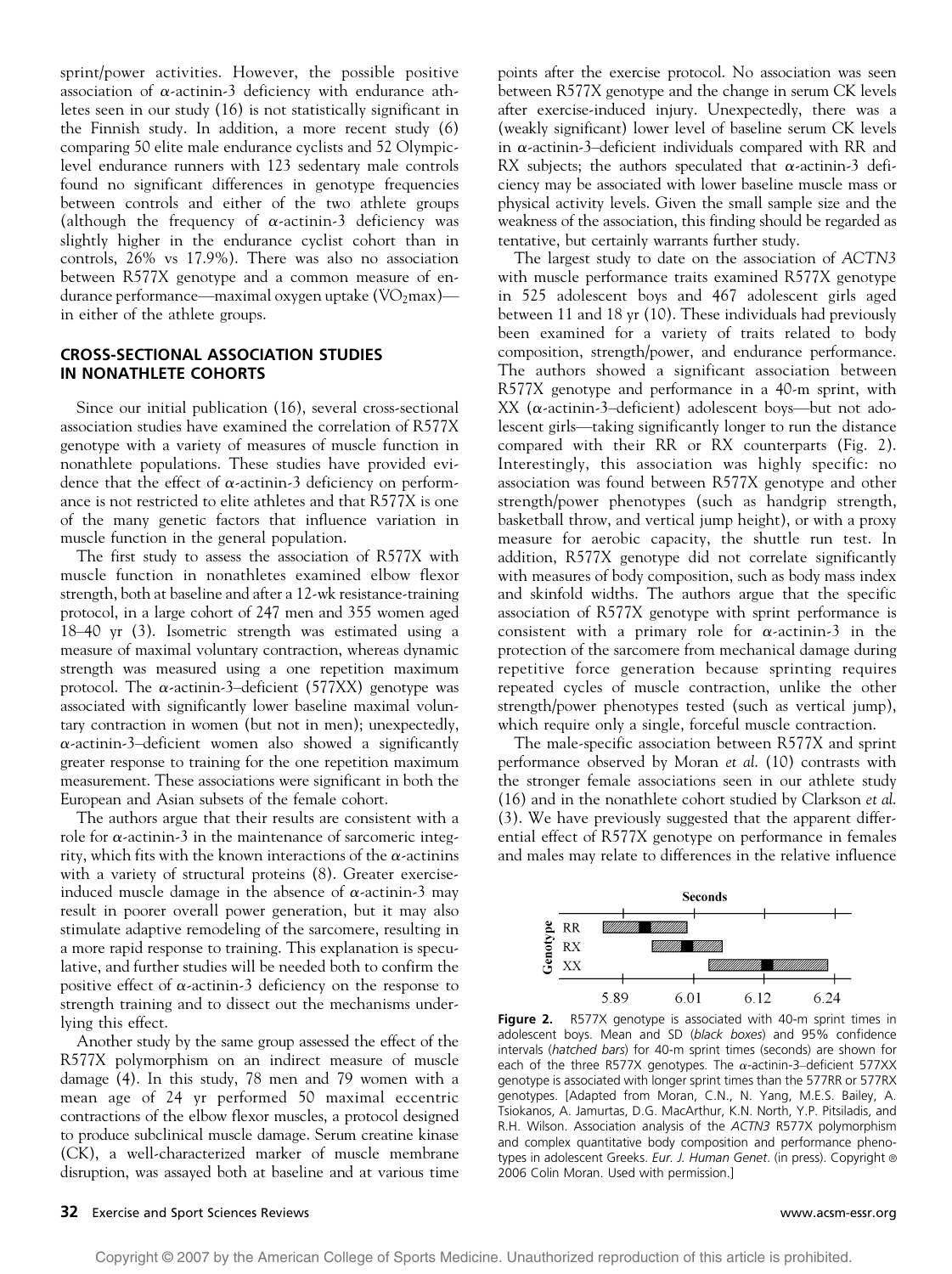of endogenous steroid hormones on muscle performance between the sexes (16). If so, we would expect this effect to be more pronounced in adults, and the contrasting effect seen by Moran et al. (10) may be caused by the fact that their cohort is largely peripubescent.

# **CONCLUSION**

Our understanding of the genetic influences on human physical performance is evolving rapidly in the postgenomic era. This review has presented a recent but growing body of evidence that one particular genetic polymorphism-the R577X variation in the ACTN3 gene—represents a common genetic influence on athletic performance and skeletal muscle function. However, much more work remains to be done in this area to answer a number of major questions. First, what areas of human physical performance (in both athletes and nonathletes) are most strongly influenced by R577X? Second, exactly how much predictive power does R577X genotype provide in identifying athletic potential? Third, precisely how does  $\alpha$ -actinin-3 deficiency affect the function of skeletal muscle? And finally, from a biomedical perspective, what role does this variation play in influencing human health, fitness, and disease?

There is one clear message from the genetic association data presented in this review: it is extremely likely that  $\alpha$ -actinin-3 deficiency reduces, in some way, the performance of fast skeletal muscle fibers in both elite athletes and in the nonathlete population. A negative association between the  $\alpha$ -actinin-3-deficient XX genotype and elite sprint athlete status has now been observed in two separate studies (11,16), whereas two large independent studies have found that the XX genotype is associated with lower baseline muscle strength (3) and with poorer sprint performance (10) in nonathlete cohorts. All four of these studies support the notion that  $\alpha$ -actinin-3 deficiency inhibits the performance of the fast glycolytic muscle fibers responsible for rapid, forceful contraction, making this one of the more consistently supported associations with a broad physical performance trait for any genetic variant.

However, there are also more tentative associations between R577X and other muscle traits that warrant further detailed investigation. In particular, it seems that  $\alpha$ -actinin-3 deficiency may have a positive influence on endurance performance, although this has so far been significant in only one study (16). Notably, in this study, the association of R577X with endurance performance was strikingly sexspecific, being significant only in female subjects. The sex breakdown of the Finnish athlete cohort (11) is unclear, and Lucia et al. (6) studied only male athletes, so we would argue that further studies targeted toward female endurance athletes would be worthwhile. In addition, a single study has suggested that  $\alpha$ -actinin-3 deficiency might boost the response of muscle to training (3). Further large genetic association studies, involving both elite athletes from a wider variety of sports and nonathletes examined for a broader range of performance traits, will be required to investigate these areas further.

Once the influence of R577X on athletic performance and muscle function has been clearly elucidated, this information may be useful for athlete talent identification programs. Indeed, a biotechnology company, Genetic Technologies, is already marketing an ACTN3 gene test: in exchange for a simple cheek swab to provide DNA and a check for approximately \$85, this company offers to send back an R577X genotype result. Given the growing support described above for the notion that R577X influences muscle function, this intuitively seems like a test that may be useful for coaches and sporting bodies or for young hopefuls deciding whether to pursue a career as an elite athlete—but how useful will R577X genotype information really be in making these decisions?

The answer to this question is still unclear for a number of reasons. First, many different genetic and environmental factors influence physical performance, with R577X genotype determining only a small proportion of overall variation. The cross-sectional association studies cited above estimate that R577X accounts for only 2.2% of the total variance in baseline muscle strength in adult women (3) and 2.6% of the total variance in 40-m sprint speed in adolescent boys (10). These values are fairly rough estimates because of the small sample sizes in these studies, and these proportions are likely to be substantially higher in elite athletes because a reduction of environmental variance in this group will increase the relative importance of genetic influences. Nonetheless, these figures emphasize that R577X is just one of a myriad of complex, interacting factors that influence muscle performance. Second, it is uncertain whether R577X genotype actually adds any further information to existing tests used in talent identification. Although this genetic variant does seem to influence skeletal muscle function, it may well be that existing direct tests of muscle power-such as vertical jump, dynamometry, and sprint tests—already capture this information. Sporting bodies and young athletes should thus await the results of further research before using any genetic information to guide decisions about talent identification or sports selection.

Another area in which considerable uncertainty exists is the mechanistic basis for the effect of  $\alpha$ -actinin-3 deficiency on muscle function. Although much research has been published on the functions of the  $\alpha$ -actinin protein family in general, comparatively little is known about the specific role of  $\alpha$ -actinin-3 in skeletal muscle (8). Our group is currently using a number of different experimental approaches to resolve this knowledge gap, including the generation of a knockout mouse model of  $\alpha$ -actinin-3 deficiency. We hope to provide insights into the functions of  $\alpha$ -actinin-3 that can then be used to guide further research into the influence of the R577X polymorphism on human muscle, an area that is currently being investigated by several groups worldwide.

## References

- 1. An, P., T. Rice, J. Gagnon, A.S. Leon, J.S. Skinner, C. Bouchard, D.C. Rao, and J.H. Wilmore. Familial aggregation of stroke volume and cardiac output during submaximal exercise: the HERITAGE Family Study. Int. J. Sports Med. 21:566-572, 2000.
- 2. Bouchard, C., E.W. Daw, T. Rice, L. Perusse, J. Gagnon, M.A. Province, A.S. Leon, D.C. Rao, J.S. Skinner, and J.H. Wilmore. Familial